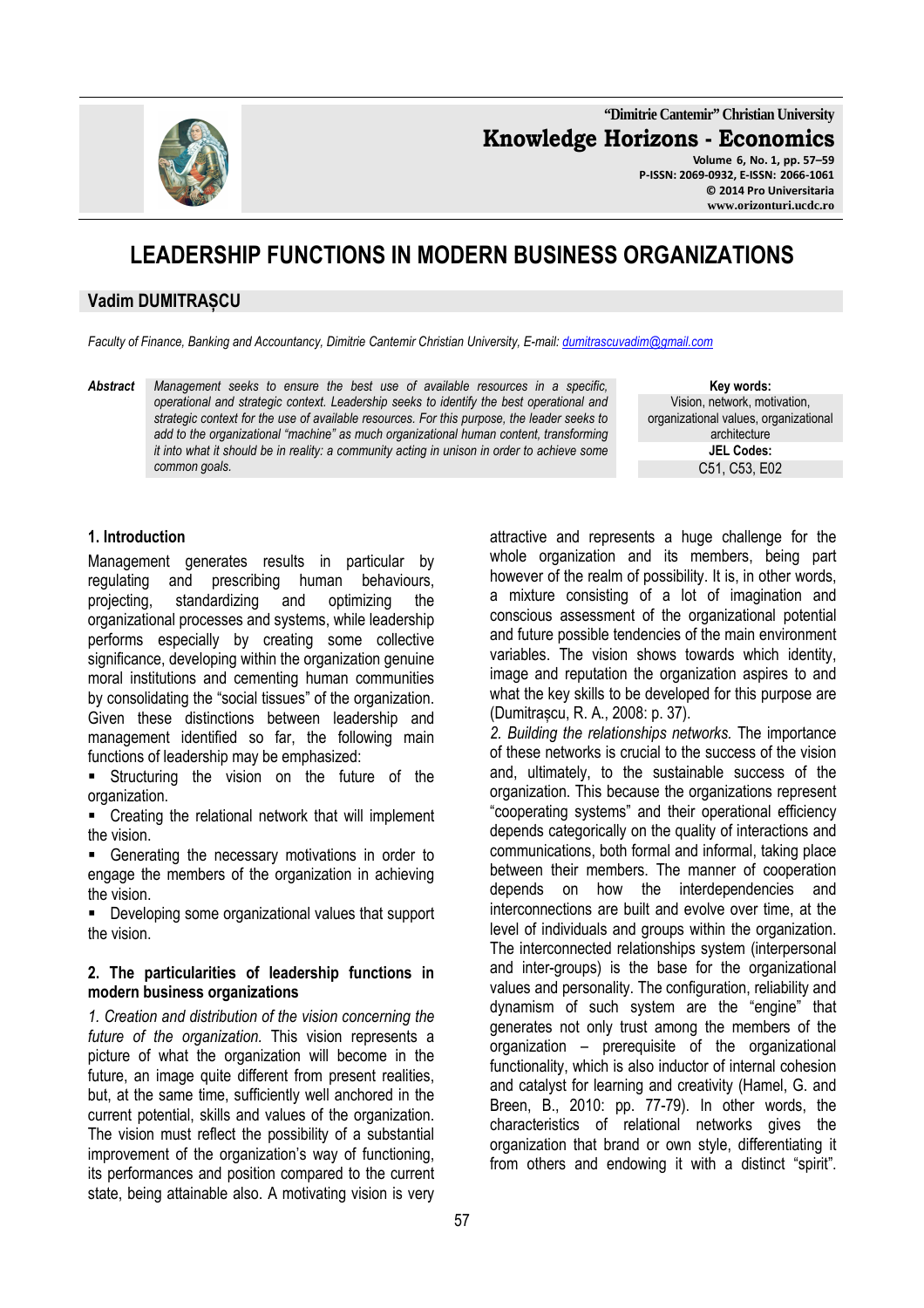These networks are the vehicles that will trigger the leader's vision.

*3. Motivating the members of the organization.* Without proper motivation of the organization's members, the mobilization and focus of human energies towards the vision is not possible. If the relational network is the "engine", motivation represents the "fuel" that supports its functioning. By motivation it is ensured the alignment of interests, targets and individual behaviours within the organization towards the mission and organizational goals that derive from the vision. It is the factor that ensures the coherence top to bottom of the entire organizational scaffolding, converting the vision, which initially appears only as the leader's aspiration in a common cause. Motivation is a critical moment in the process of materializing the vision. Without seeing a clear, unambiguous relationship, between the success of the vision and the own success, the members of the organization simply will not accept to engage actively in achieving the vision. Since the transposition of the vision often involves major organizational changes, which can generate resistance or at least restraints, the leaders will have to invent and apply a wide range of motivational solutions in order to convince and stimulate the members of the organization to embrace these transforming initiatives.

*4. Developing some strong organizational values.* It is the quintessence of leadership, its alpha and omega. Leadership, in its purest, subtle and inspired form, is a type of "moral alchemy". The vision becomes reality only when the organization begins to function naturally, organically, in the spirit assumed by the vision. However, this condition is reached when at the daily level and unconscious reactions of the members of the organization is produced the synthesis of some mentalities, attitudes, beliefs, ethical norms in perfect harmony with the vision, which thereby acquires its own life (Wellhoff, T., 2009: pp. 86-91). A new dominant form of collective mental programming appears and is assessed with extensive behavioural reverberations. This collective mental gives the organization a unique identity, materialized in a body of solid values, deeply rooted in the organizational experiences and which, at their turn, impregnate the members' work behaviours.

## **3. The integrated process of leadership**

The achievement of these functions is crystallized in a process that we called the "leadership cycle". The perfect linearity of this cycle is only apparent. Achieving each of the leadership functions requires numerous synchronicities and adjustments with the other functions. In its deep essence, the organizational leaders' activity is constituted as an extremely unified and integrated step in the transformation of the organization.

A major responsibility of the leadership, which we did not individualize as a distinct function is the creation of the systems and procuring the key organizational resources. The organizational systems refer to both the operational mechanisms that derive from the concept itself (model) regarding the business, ensuring the processes of value creation and customer service and also the structures and processes of business administration (decision-making procedures and methods, monitoring and evaluation systems, communication circuits, reward systems, etc.). The key resources, tangible and intangible are those that have a decisive impact on performance and strategic position of the organization. The role of the organizational systems and of the key resources is to facilitate the implementation of the vision, especially by supporting the necessary values (organizational culture). In other words, the systems and key resources shape the organizational context or background in which the materialization of the vision is carried out. We did not include the approach of creation of the organizational systems and procurement of the key resources among the leadership's functions because the activities specific to this approach are found to an overwhelming extent among the management's responsibilities.

Management, as a formal – rational approach, inevitably generates crises, tears, alienations and incongruities within the organization. Called to give the organizational functioning a rational and orderly character, through a better suitability of the means towards the goals, the management ends up by producing tensions between the techno-economic and socio-human variables of the organization. In its effort to set priorities, the management will be tempted to tip the scales in favour of the techno-economic variables as they respond much better to logic and the standard mode of operation specific to management: they are measurable, precisely identifiable, relatively easy to analyze (Dumitrașcu, R. A., 2013: pp. 65-68). The preference for the techno-economic variables, by emasculating the human dimensions triggers certain perverse effects that weaken the organization. The basic mission of leadership is to prevent and limit such perverse effects.

Management seeks to ensure the best use of available resources in a specific, operational and strategic context. Leadership seeks to identify the best operational and strategic context for the use of available resources. For this purpose, the leader seeks to add to the organizational "machine" as much organizational human content, transforming it into what it should be in reality: a community acting in unison in order to achieve some common goals. In this context, leadership is deeply rooted in a particular relational ethics, being the generator of some large effects in